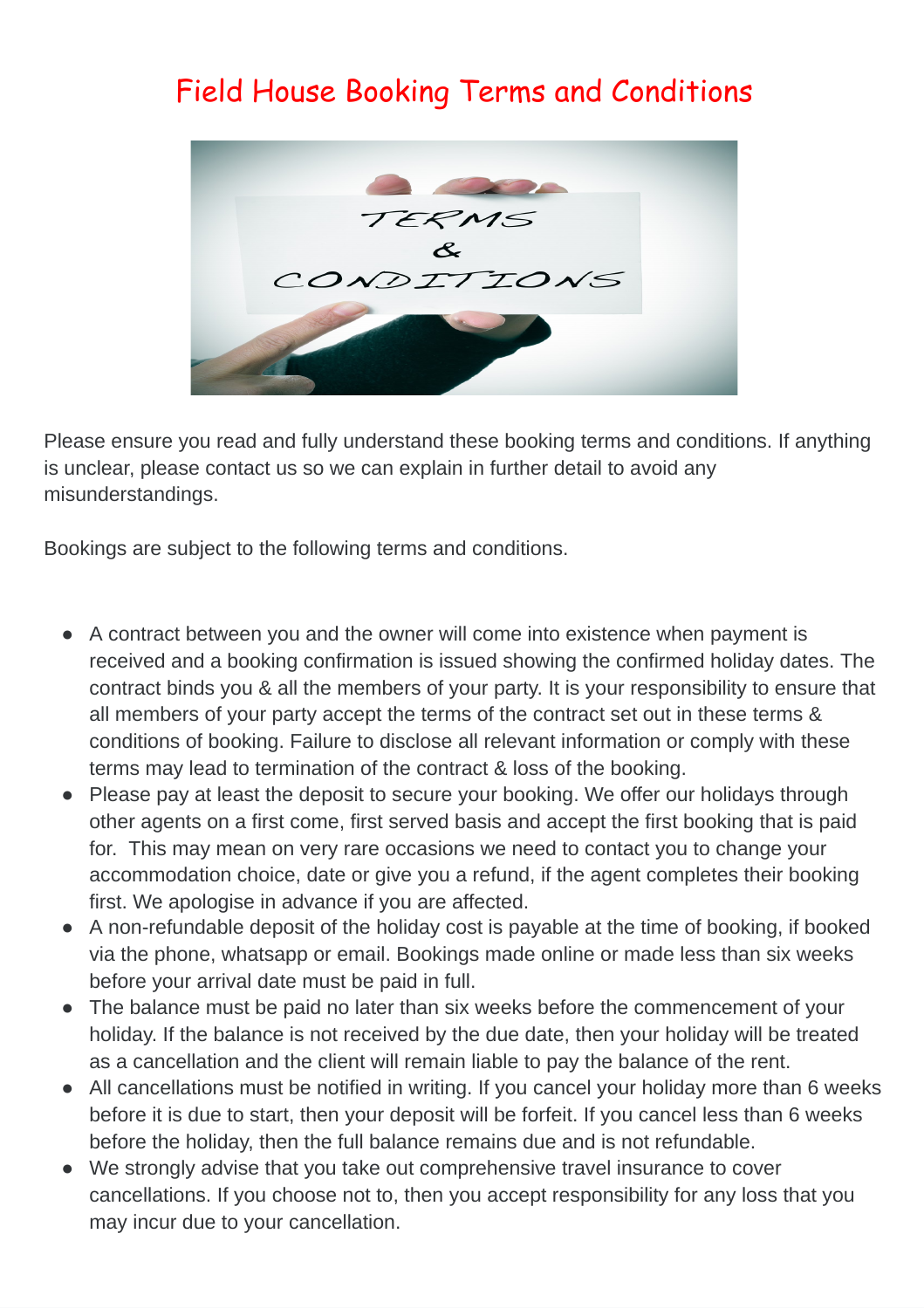- Your booking will not be cancelled by the owner except in exceptional circumstances beyond our control. Notification will be given of the cancellation as soon as possible and we will promptly refund all payments made for your holiday. Our liability for cancellation will be limited to payments made to us.
- We give a "book with confidence" Covid-19 guarantee. If we get another lockdown (whole country or local), or you can't come because you have to isolate or quarantine, we'll move your date \* or give you a refund. (\*Subject to availability, on a like for like basis, at no extra cost). Because of this we may get a last minute cancellation. If you would like to join my cancellations list just Whatsapp / email / call us. We are nice people and like happy, healthy guests and we want you and us to stay that way.
- During these challenging times of Pandemic, we may need to cancel or change your booking through unforeseen circumstances. If this happens we will give you a full refund of payments made and our deepest apologies. We thank you in advance for your understanding.
- No parties or events the maximum number of persons using the accommodation at any time must not exceed (**2 persons, unless agreed in writing by Hazel Sanderson)** and only those listed on the booking form can occupy the property. We reserve the right to terminate the booking without notice and without refund in case of a breach of this condition.
- *Any v*isitors you have during your stay, must not exceed the maximum number of occupants, they must be approved in advance, and are subject to an additional charge of £50 per person per night if staying overnight.
- Bookings cannot be accepted from persons under eighteen years of age.
- The owner reserves the right to refuse a booking without giving any reason.
- We or our representatives reserve the right to enter the property at any time to undertake essential maintenance or for inspection purposes.
- Tenancies normally commence at **5pm** unless otherwise agreed and guests are required to vacate the rental by **10am** on the day of departure. This allows the accommodation to be thoroughly cleaned and prepared for incoming guests.
- Vaping or smoking anywhere inside the premises will result in immediate termination of occupancy and forfeiture of all payments. This must be strictly adhered to and any damage or extra cleaning caused by smoking will be at your expense.
- Sorry, we can not accept pets. Please do not bring any animals on site. We have severe allergies and reserve the right to refuse entry to the pets and their owners.
- Damages and breakages please treat the facilities & accommodation with due care so that other guests may continue to enjoy them. If you notice something is missing or damaged in your accommodation, please let us know immediately so that we can take the appropriate action. If there has been any damage or breakages during your stay, we would be grateful if you could report them promptly, especially before check-out. The accommodation will be inspected at the end of the holiday & you may be charged for any loss or damage.
- Please do not move any furniture from one room to another.
- Please remove shoes before entering the house.
- Please lock the doors and close the windows when you leave the property unoccupied.
- Please make sure you switch off lights, heating or any electrical appliances when you go out – we're an eco-friendly holiday home.